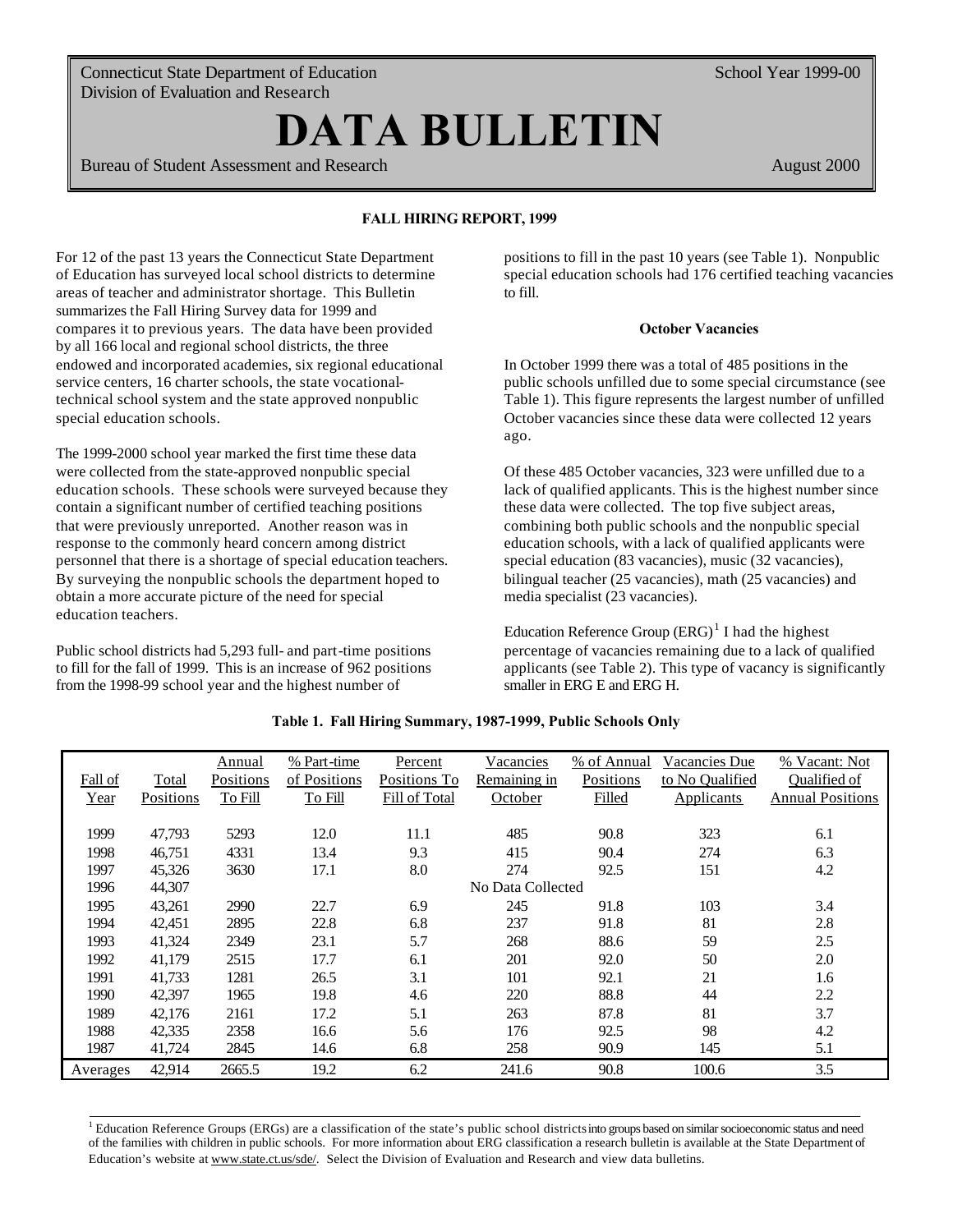**Table 2. Vacancies, No Qualified Person Found, by ERG** 

| <b>ERG</b>   | # Vacancies, No<br><b>Qualified Person</b><br>Found | % Of Total Positions<br>to Fill |
|--------------|-----------------------------------------------------|---------------------------------|
| A            | 15                                                  | 2.8%                            |
| B            | 21                                                  | $2.2\%$                         |
| $\mathbf C$  | 25                                                  | 3.8%                            |
| D            | 17                                                  | 2.3%                            |
| E            | 7                                                   | 3.4%                            |
| F            | 26                                                  | 3.8%                            |
| G            | 18                                                  | $7.1\%$                         |
| Н            | 9                                                   | $1.0\%$                         |
|              | 190                                                 | 20.7%                           |
| <b>Other</b> | 31                                                  | 10.5%                           |

Note: "Other" refers to Charter Schools, RESCs, and the VT School System. This table does not include the state-approved nonpublic special education schools.

#### **Public vs. Nonpublic**

A look at public schools vs. nonpublic special education schools with regard to hiring certified special education teachers reveals drastic differences between the two types of schools and their ability to hire special education teachers. Public schools had a total of 601 special education positions to fill. Of these, 50, or 8.3%, remained unfilled because a qualified person could not be found. The nonpublic schools, however, had 120 special education positions to fill, and 33, or 27.5%, of the positions to fill remained vacant because a qualified person could not be found. Clearly, the nonpublic special education schools had a more difficult time filling special education positions than the public schools. Public schools reported receiving a significantly higher number of applications than the nonpublic schools (see Table 3). In addition, the public schools generally rated the quality of their applicant pools higher than the applicant pools found in the nonpublic schools. The following explanations for these differences were suggested by the nonpublic schools: the pay is lower compared to the public schools, the school operates on a year-round schedule and many teachers want the summers off, the student population is more challenging, and

there are often non-teaching duties associated with the teaching positions.

## **Applicant Quality Rating**

District personnel responsible for hiring are asked to rate the quality of the applicant pool for each position. They are asked to consider academics, experience, recommendations, background and other factors to make this subjective rating. The ratings were made on the following scale, with the emphasis being placed on the quality, not the quantity, of the applicant pool:

> 1=Few or no minimally qualified applicants 2=Some acceptable applicants 3=Many acceptable applicants 4=Some high-quality applicants 5=Many high-quality applicants

Only three teaching areas received a median applicant pool rating of 4: elementary, kindergarten and social studies. These three areas received the same rating as last year. No subject area received a median applicant pool rating of 5. The following nine subject areas received a median rating of 1: bilingual education, teachers of the blind, consumer home economics, external GED program, French, Latin, partially sighted, physics and technology education.

A total of 857 full- and part-time positions received an applicant pool rating of 1. This number is a significant increase over last year's number of 696 positions.

#### **Shortage Areas**

Connecticut takes several variables into account in order to determine areas of shortage (see Columns C-I of Table 4). "Vacancy No Qualified Person Found" (Column C), is the number of full-time and part-time positions that were unfilled as of October 1, 1999, because no one had met a district's criteria after a complete search. Teachers working under a "Durational Shortage Area Permit" (Column D), must hold a bachelor's degree, have at least 12 semester hours of credit in the area and meet the state's basic skills testing requirement.

|                                                 |                         |          |                            |           | <b>October Vacancies.</b><br><b>No Oualified</b> |        | <b>Median</b><br><b>Applicant Pool</b> |        |
|-------------------------------------------------|-------------------------|----------|----------------------------|-----------|--------------------------------------------------|--------|----------------------------------------|--------|
|                                                 | <b>Number Positions</b> |          | <b>Median Applications</b> |           |                                                  |        |                                        |        |
| <b>Subject Area</b>                             | <b>Available</b>        |          | <b>Received</b>            |           | <b>Person Found</b>                              |        | <b>Quality Rating</b>                  |        |
|                                                 |                         | $Non-$   |                            | $Non-$    |                                                  | $Non-$ |                                        | $Non-$ |
|                                                 | Public                  | Public   | Public                     | Public    | Public                                           | Public | Public                                 | Public |
| <b>General Special Education</b>                | 381                     | 45       | 24.0                       | 6.0       | 35                                               | 15     | 3.0                                    | 1.5    |
| Specific Learning Disabled                      | 101                     | 29       | 30.0                       | 26.5      | 2                                                |        | 3.0                                    | 3.5    |
| Socially Emotionally Disturbed                  | 74                      | 43       | 18.5                       | 5.0       | 10                                               | 14     | 2.0                                    | 2.0    |
| Mentally-Intellectually Handicapped             | 35                      | $\Omega$ | 47.0                       | <b>NA</b> | $\mathfrak{D}$                                   | NA     | 3.0                                    | NA     |
| Physically Handicapped                          | ⇁                       | $\Omega$ | 17.0                       | <b>NA</b> | $\Omega$                                         | NA     | 4.0                                    | NA     |
| Other Handicapped                               | 22                      | 3        | 18.0                       | 7.0       |                                                  | 3      | 2.0                                    | 1.0    |
| <b>Total Across All Special Education Areas</b> | 620                     | 120      | 25.0                       | 6.0       | 50                                               | 33     | 3.0                                    | 2.0    |

#### **Table 3. Public and Non-Public Special Education Vacancies**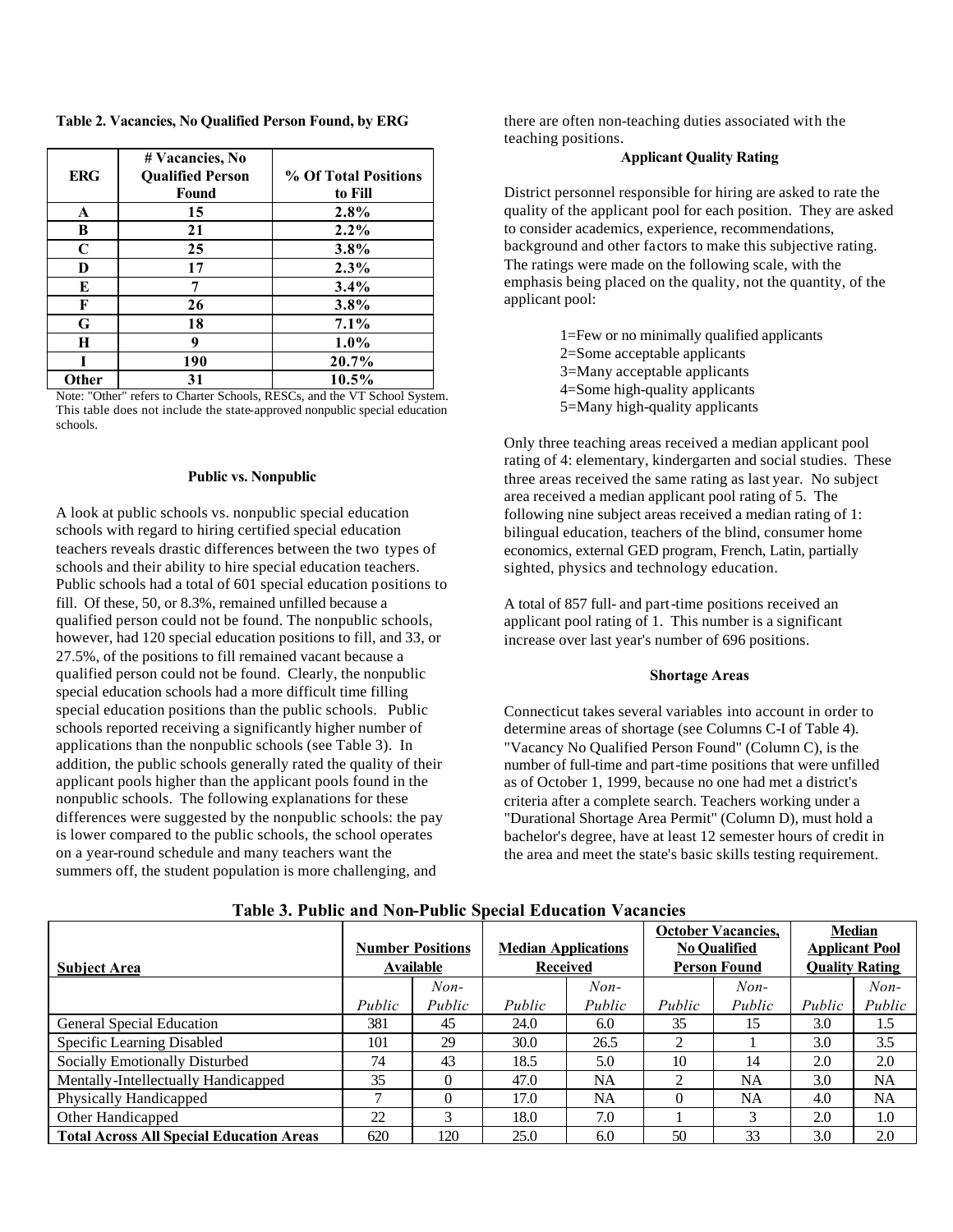## **Table 4. 1999-2000 Hiring Statistics**

| (A)                                                                  | (B)<br>Total                          | $\overline{C}$<br>Vacancy: No          | (D)<br>Durational                  | (E)                                  | (F)                                                        | $\overline{G}$                       | (H)                                         | $\overline{(\mathrm{I})}$<br>Median | $\overline{J}$       |
|----------------------------------------------------------------------|---------------------------------------|----------------------------------------|------------------------------------|--------------------------------------|------------------------------------------------------------|--------------------------------------|---------------------------------------------|-------------------------------------|----------------------|
| Subject Area                                                         | Fill                                  | Positions to Qualified Person<br>Found | Shortage                           | Minor<br>Area Permit Assignment      | Minimum<br><b>Qualified Hire Applications Certificates</b> | Median                               | 1st CT                                      | Applicant<br><b>Ouality Rating</b>  | Shortage<br>Rank*    |
|                                                                      |                                       |                                        |                                    |                                      |                                                            |                                      |                                             |                                     |                      |
| Art<br><b>Bilingual Teacher</b>                                      | 119<br>69                             | $\overline{2}$<br>25 <sup>†</sup>      | $\boldsymbol{0}$<br>$\mathbf{1}$   | 1<br>$\boldsymbol{0}$                | 6<br>20 <sup>†</sup>                                       | 14.0<br>$4.0\sqrt$                   | 228<br>80                                   | 3.0<br>1.0                          | 29<br>$\overline{4}$ |
| Biology/Life Science                                                 | 98                                    | 6 <sup>1</sup>                         | $\sqrt{2}$                         | $\overline{c}$                       | 15 <sup>†</sup>                                            | 10.0                                 | 227                                         | 2.0                                 | 19                   |
| Blind                                                                | 8                                     | $\mathbf{1}$                           | $\mathbf{0}$                       | $\mathbf{0}$                         | $\overline{c}$                                             | 1.0                                  | 3                                           | 1.0                                 | 37                   |
| Business & Office                                                    | 60                                    | 8 <sup>†</sup>                         | $\boldsymbol{0}$                   | $\boldsymbol{0}$                     | 17                                                         | 8.0                                  | 106                                         | 2.0                                 | 11                   |
| Chemistry                                                            | 53                                    | 5                                      | 3                                  | $\overline{c}$                       | 20 <sup>†</sup>                                            | 7.0                                  | 72                                          | 2.0                                 | 14                   |
| <b>Computer Education</b>                                            | 17                                    | 3<br>$\overline{7}$                    | NA                                 | NA                                   | $1\sqrt{ }$                                                | 10.5                                 | NA                                          | 2.5                                 | NA                   |
| <b>Consumer Home Economics</b><br><b>CWE/Diversified Occupations</b> | 34<br>$\mathbf{1}$                    | $\mathbf{1}$                           | $\,8\,$<br>$\mathbf{1}$            | $\mathbf{0}$<br>$\overline{0}$       | 15<br>$\overline{0}$                                       | 3.0<br>2.0                           | 36<br>5                                     | 1.0<br>1.0                          | 9<br>46              |
| Dance                                                                | $\mathbf{1}$                          | $\mathbf{0}$                           | $\mathbf{0}$                       | $\boldsymbol{0}$                     | $\overline{0}$                                             | 3.0                                  | NA                                          | 2.0                                 | NA                   |
| Deaf                                                                 | 8                                     | $\mathbf{1}$                           | $\mathbf{0}$                       | $\overline{0}$                       | $\overline{2}$                                             | 13.0T                                | 20                                          | 2.0                                 | 42                   |
| Developmental Reading                                                | 32                                    | $\mathbf{0}$                           | $\mathbf{0}$                       | $\mathbf{0}$                         | 5                                                          | $7.0\downarrow$                      | $77\downarrow$                              | 3.0                                 | 48                   |
| Earth Science                                                        | 16                                    | $\mathbf{0}$                           | $\mathbf{1}$                       | 3                                    | 5                                                          | 6.0                                  | 41                                          | 2.0                                 | 43                   |
| Elementary Teacher Grades 1-3<br>Elementary Teacher Grades 4-8       | 857<br>560                            | 3<br>$\overline{c}$                    | $\mathbf{1}$<br>$\boldsymbol{0}$   | $\mathbf{1}$<br>$\boldsymbol{0}$     | 5<br>$\overline{4}$                                        | 75.0<br>75.0                         | 3889<br>3889                                | 4.0<br>4.0                          | 26<br>35             |
| Elementary World Language                                            | 8                                     | $\overline{c}$                         | 5                                  | $\boldsymbol{0}$                     | $\overline{1}$                                             | 5.0                                  | 29                                          | 2.0                                 | 32                   |
| English                                                              | 268                                   | 5                                      | $\overline{c}$                     | $5\downarrow$                        | 8                                                          | 27.5                                 | 561                                         | 3.0                                 | 22                   |
| External (GED) Program                                               | 1                                     | 1                                      | $\mathbf{0}$                       | $\mathbf{0}$                         | $\overline{0}$                                             | 1.0                                  | 130                                         | 1.0                                 | 49                   |
| French                                                               | $28\downarrow$                        | $3\downarrow$                          | 3                                  | 5                                    | $12\sqrt{ }$                                               | 6.0                                  | 75                                          | 1.0                                 | 15                   |
| General Science                                                      | $48\sqrt{ }$                          | 10<br>831                              | 3<br>131                           | $\tau$                               | 6<br>231                                                   | $9.0\downarrow$<br>21.0 <sup>†</sup> | 136                                         | 2.0                                 | 16                   |
| <b>General Special Education</b><br>German                           | 740<br>$\overline{4}$                 | $\mathbf{1}$                           | $\mathbf{2}$                       | $\boldsymbol{0}$<br>$\overline{0}$   | $\mathbf{1}$                                               | 3.0                                  | 917<br>12                                   | 2.0<br>1.0                          | $\overline{c}$<br>40 |
| Gifted and Talented                                                  | 24                                    | $\overline{c}$                         | N <sub>A</sub>                     | <b>NA</b>                            | 2                                                          | 15.0                                 | NA                                          | 2.0                                 | NA                   |
| Health                                                               | 65                                    | 5                                      | $\boldsymbol{0}$                   | 14                                   | $11$ <sup><math>\uparrow</math></sup>                      | 10.0                                 | 117                                         | 2.0                                 | 20                   |
| Italian                                                              | 8                                     | $\boldsymbol{0}$                       | $\boldsymbol{0}$                   | 3                                    | $\overline{4}$                                             | 6.5                                  | 23 <sup>†</sup>                             | 1.5                                 | 50                   |
| Kindergarten/Pre-K                                                   | 163                                   | 5                                      | 1                                  | 1                                    | 3                                                          | 75.0                                 | 2187                                        | 4.0                                 | 27                   |
| Latin<br>Marketing and Distribution                                  | 11<br>$\overline{c}$                  | $\overline{c}$<br>$\boldsymbol{0}$     | 3<br>$\boldsymbol{0}$              | $\mathbf{1}$<br>$\boldsymbol{0}$     | $\tau$<br>$\mathbf{0}$                                     | 4.0<br>1.5                           | $21$ <sup><math>\uparrow</math></sup><br>15 | 1.0<br>2.5                          | 23<br>54             |
| Mathematics                                                          | 200                                   | 25 <sup>†</sup>                        | 6 <sup>1</sup>                     | $\tau$                               | 231                                                        | $12.0\text{ }$                       | 310                                         | 2.0                                 | 5                    |
| Media Specialist                                                     | 98                                    | 23                                     | 20 <sup>†</sup>                    | $\boldsymbol{0}$                     | 22                                                         | 7.0                                  | 87                                          | 2.0                                 | $\mathbf{1}$         |
| Middle Grades, Biology                                               | 13                                    | $\mathbf{1}$                           | $\boldsymbol{0}$                   | $\boldsymbol{0}$                     | $\mathbf{1}$                                               | 16.5                                 | 20                                          | 2.5                                 | 47                   |
| Middle Grades, Earth Science                                         | $\overline{4}$                        | $\boldsymbol{0}$                       | $\boldsymbol{0}$                   | $\boldsymbol{0}$                     | 1                                                          | 11.5                                 | 3                                           | 3.0                                 | 53                   |
| Middle Grades, English<br>Middle Grades, French                      | 127<br>24                             | 1<br>$\overline{c}$                    | $\mathbf{0}$<br>NA                 | $\mathbf{1}$<br><b>NA</b>            | $\overline{4}$<br>5                                        | 20.0<br>8.5                          | 59<br>NA                                    | 3.0<br>2.0                          | 39<br>NA             |
| Middle Grades, General Science                                       | 99                                    | 1                                      | 1                                  | $\mathbf{0}$                         | 11                                                         | 17.0                                 | 26                                          | 3.0                                 | 31                   |
| Middle Grades, German                                                | $\mathbf{1}$                          | $\mathbf{0}$                           | NA                                 | <b>NA</b>                            | $\mathbf{0}$                                               | 4.0                                  | NA                                          | 2.0                                 | NA                   |
| Middle Grades, Latin                                                 | 5                                     | $\mathbf{0}$                           | NA                                 | NA                                   | 3                                                          | 3.0                                  | NA                                          | 2.5                                 | NA                   |
| Middle Grades, Mathematics                                           | 114                                   | $\overline{c}$                         | $\mathbf{2}$                       | $\boldsymbol{0}$                     | 12                                                         | 15.0                                 | 48                                          | 2.0                                 | 24                   |
| Middle Grades, Other Language<br>Middle Grades, Physical Science     | $\mathbf{1}$<br>$\tau$                | $\boldsymbol{0}$<br>$\mathbf{0}$       | NA<br>NA                           | NA<br>NA                             | $\boldsymbol{0}$<br>$\mathbf{1}$                           | 2.0<br>10.0                          | NA<br>NA                                    | 3.0<br>2.0                          | NA<br>NA             |
| Middle Grades, Russian                                               | $\mathbf{1}$                          | $\boldsymbol{0}$                       | NA                                 | NA                                   | $\boldsymbol{0}$                                           | 3.0                                  | NA                                          | 3.0                                 | <b>NA</b>            |
| Middle Grades, Social Studies/History                                | 99                                    | $\mathbf{0}$                           | $\mathbf{0}$                       | $\mathbf{1}$                         | 5                                                          | 25.0                                 | 76                                          | 3.0                                 | 45                   |
| Middle Grades, Spanish                                               | 81                                    | 5                                      | <b>NA</b>                          | <b>NA</b>                            | 17                                                         | 10.0                                 | NA                                          | 2.0                                 | <b>NA</b>            |
| Music                                                                | 219                                   | 32                                     | 6                                  | $\mathbf{0}$                         | 20                                                         | 10.0                                 | 239                                         | 2.0                                 | 3                    |
| Occupational Subjects<br>Other Language                              | 35<br>$\,2$                           | 4<br>$\boldsymbol{0}$                  | $\boldsymbol{0}$<br>$\mathbf{1}$   | $\boldsymbol{0}$<br>$\boldsymbol{0}$ | 1<br>$\mathbf{1}$                                          | 1.5<br>1.5                           | 155<br>7                                    | 2.0<br>1.5                          | 28<br>51             |
| Other Occupational Subject                                           | $\overline{c}$                        | $\mathbf{1}$                           | $\boldsymbol{0}$                   | $\boldsymbol{0}$                     | $\mathbf{1}$                                               | 1.0                                  | 107                                         | 1.0                                 | 41                   |
| Partially Sighted                                                    | $\,$ 8 $\,$                           | $\overline{2}$                         | $\boldsymbol{0}$                   | $\mathbf{0}$                         | $\mathbf{1}$                                               | 1.0                                  | 3                                           | $1.0\,$                             | 33                   |
| Physical Education                                                   | 203                                   | 18 <sup>†</sup>                        | $\boldsymbol{0}$                   | $\mathfrak{Z}$                       | 12 <sup>†</sup>                                            | 15.0                                 | 272                                         | 3.0                                 | 10                   |
| Physical Science<br>Physics                                          | 10 <sup>†</sup><br>31                 | $\mathbf{0}$<br>3                      | NA<br>7 <sup>1</sup>               | NA<br>$\overline{4}$                 | $\mathfrak{Z}$<br>14                                       | 6.0<br>5.0                           | NA                                          | 2.0<br>1.0                          | NA<br>21             |
| Reading and Language Arts Consultant                                 | 49                                    | 8                                      | $\overline{2}$                     | $\mathbf{0}$                         | $\tau$                                                     | 5.0                                  | 42<br>77                                    | 1.5                                 | 17                   |
| Related Subjects (Voc-Tech Only)                                     | 29                                    | $\mathbf{0}$                           | $\boldsymbol{0}$                   | $\boldsymbol{0}$                     | $\boldsymbol{0}$                                           | 75.0                                 | 41                                          | 2.0                                 | 55                   |
| Remedial Math                                                        | 3                                     | $\boldsymbol{0}$                       | NA                                 | NA                                   | $\mathbf{0}$                                               | 45.0                                 | NA                                          | 3.5                                 | NA                   |
| Remedial Reading/Language Arts                                       | $75$ <sup><math>\uparrow</math></sup> | 19 <sup>†</sup>                        | 7 <sup>1</sup>                     | $\boldsymbol{0}$                     | 10 <sup>†</sup>                                            | $7.0\text{J}$                        | $49\downarrow$                              | 1.5                                 | 8                    |
| Russian                                                              | $\mathbf{1}$                          | $\boldsymbol{0}$                       | $\boldsymbol{0}$                   | $\boldsymbol{0}$                     | $\mathbf{1}$                                               | 2.0                                  | $\overline{4}$                              | 1.0                                 | 52                   |
| School Counselor<br>School Nurse-Teacher                             | 162<br>8                              | 10 <sup>†</sup><br>$\mathbf{0}$        | 5 <sup>1</sup><br>$\boldsymbol{0}$ | $\boldsymbol{0}$<br>$\boldsymbol{0}$ | $\tau$<br>$\overline{4}$                                   | 15.0<br>4.0                          | 275<br>8                                    | $3.0\,$<br>2.0                      | 13<br>44             |
| School Psychologist                                                  | 87                                    | 10                                     | $\boldsymbol{0}$                   | $\boldsymbol{0}$                     | 6                                                          | 9.5                                  | 122                                         | 2.0                                 | 18                   |
| School Social Worker                                                 | 74                                    | $\overline{4}$                         | $\boldsymbol{0}$                   | $\mathbf{0}$                         | $\overline{c}$                                             | 11.0                                 | 213                                         | 3.0                                 | 30                   |
| Social Studies                                                       | 183                                   | $\overline{c}$                         | 5                                  | $\tau$                               | $\overline{2}$                                             | 45.0                                 | 600                                         | 4.0                                 | 34                   |
| Spanish                                                              | 115                                   | $12\sqrt{ }$                           | 421                                | 13                                   | 30                                                         | $8.0\,$                              | 184                                         | 2.0                                 | 6                    |
| Speech & Language Pathologist<br><b>Technology Education</b>         | 101<br>49                             | $6\downarrow$<br>9                     | $\boldsymbol{0}$<br>15             | $\boldsymbol{0}$<br>$\boldsymbol{0}$ | 19<br>23                                                   | 6.5<br>4.0                           | 159<br>41                                   | 2.0<br>1.0                          | 12<br>7              |
| <b>TESOL</b>                                                         | 24                                    | 5 <sup>†</sup>                         | $\mathbf{1}$                       | $\sqrt{2}$                           | $\overline{c}$                                             | 8.0                                  | 64                                          | 2.0                                 | 25                   |
| Theater/Drama                                                        | 6                                     | $\mathbf{0}$                           | NA                                 | NA                                   | $\boldsymbol{0}$                                           | 6.5                                  | NA                                          | 2.0                                 | NA                   |
| Trade & Industrial                                                   | 31                                    | 3                                      | $\boldsymbol{0}$                   | $\boldsymbol{0}$                     | $\bf{0}$                                                   | 7.0                                  | 3                                           | 2.0                                 | 36                   |
| Unlisted Non-Teaching Assignment                                     | $\tau$                                | 5                                      | NA                                 | NA                                   | $\mathbf{1}$                                               | 3.0                                  | NA                                          | 1.0                                 | NA                   |
| <b>Unlisted Teaching Assignment</b>                                  | $\overline{c}$<br>9 <sup>1</sup>      | $\mathbf{1}$                           | NA                                 | NA                                   | $\boldsymbol{0}$                                           | 37.5                                 | NA                                          | 2.5                                 | NA                   |
| Vocational Agriculture                                               |                                       | $1\,$                                  | $\boldsymbol{0}$                   | $\boldsymbol{0}$                     | $\overline{3}$                                             | 3.0                                  | $\tau$                                      | 2.0                                 | 38                   |

 $\uparrow$  Indicates and increase of 50% or more over 1998-99 data.<br>
Indicates a decrease of 50% or more from 1998-99 data.

Indicates a decrease of 50% or more from 1998-99 data.

\* "NA" indicates that certification does not currently exist for that subject area. Because of this, a shortage area index could not be calculated. The numbers associated with these non-certifiable<br>subject areas were facto such as Spanish and English reflect the numbers associated with their related non-certifiable areas.  $\hbox{A "Minimum Qualified Hire" (Column}$